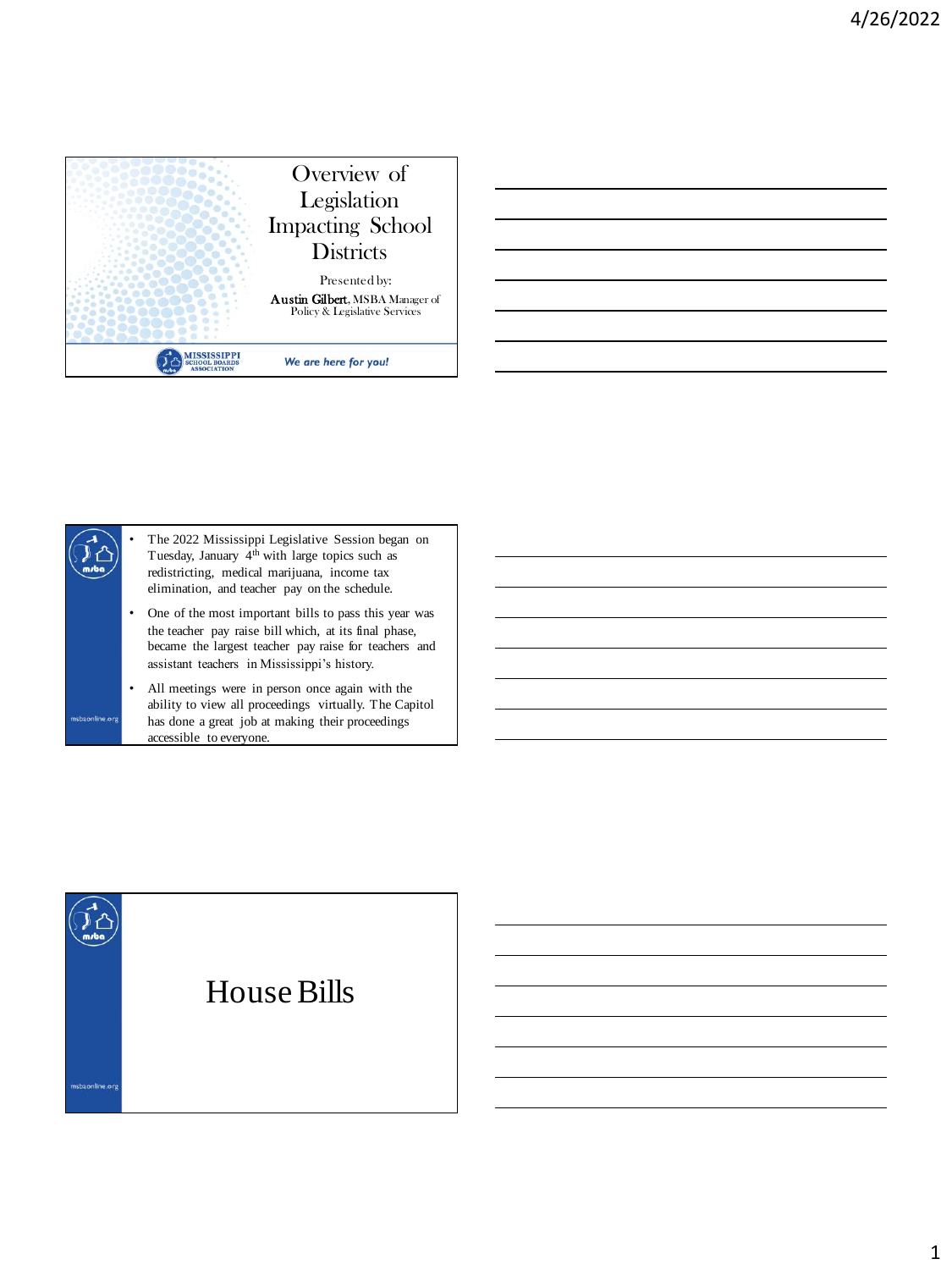

- Teacher Pay Raise.
- \$246 million commitment (Began at \$210 million). Average teacher raise \$5,140. Assistant teachers get \$2,000 raise.
- Phases in over one year as opposed to two.
- Larger increases at the 5 year marks up to 25 years where another large increase would occur.
- Smaller annual increases most years.
- Will make Mississippi more competitive with other

- Gives assistant teachers a \$2,000 pay raise.
- Deletes the cap on the number of National Board Certified Nurses and Speech Language Pathologists and Audiologists employed by school districts who are allowed to receive the salary supplement for National Board Certification.
- Requires payment of an annual salary supplement to State Licensed Athletic Trainers employed by a school district who have acquired National Board Certification.

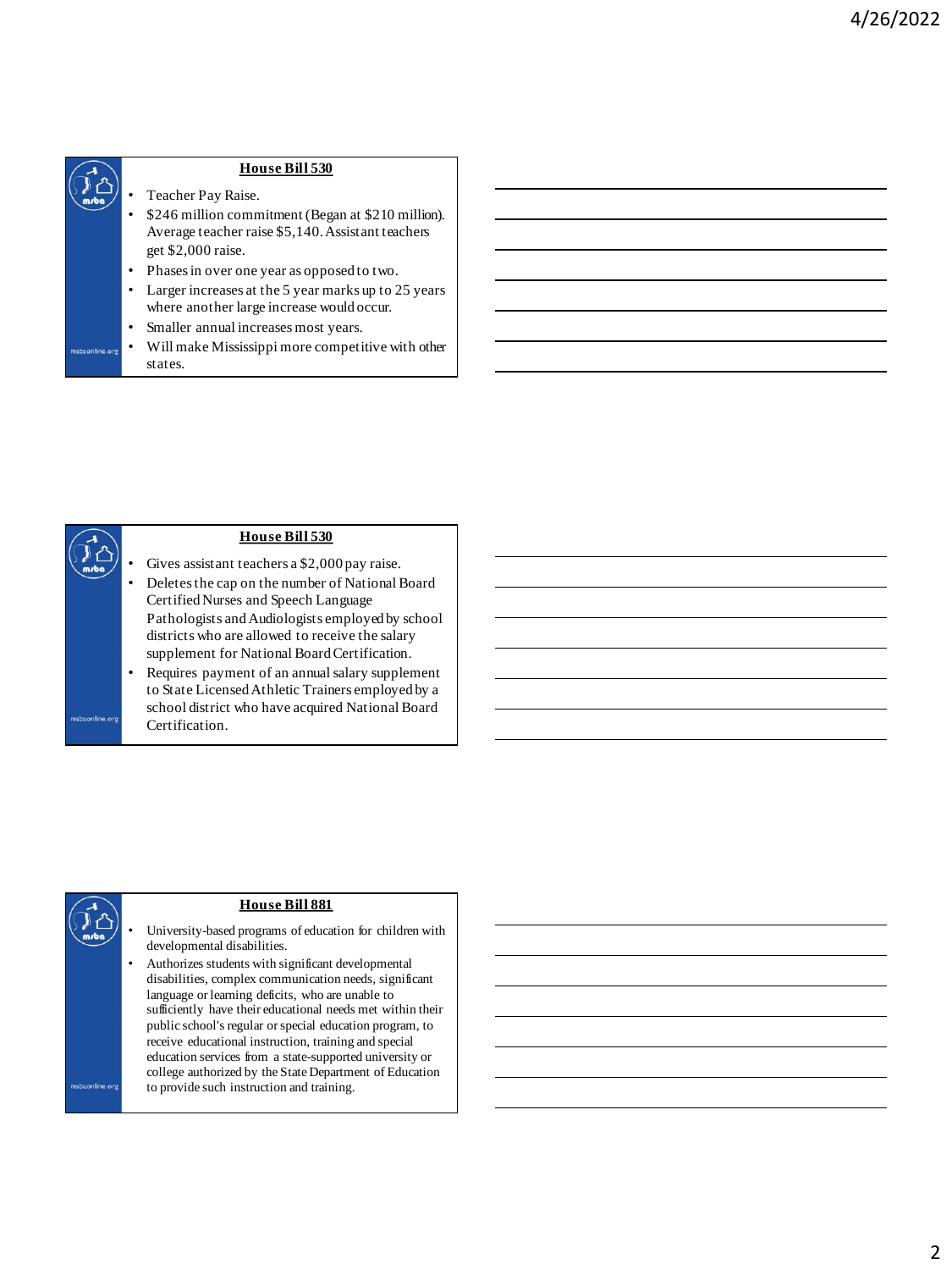

- Provides that the justification for the placement of exceptional students ages 3 to 21 is determined in conjunction with the local school district through the student's IEP.
- Authorizes qualified instructors who hold the appropriate licensure endorsements to serve as the lead teacher for children enrolled within the University Based Program (UBP) through the Idea-Part C and Idea-Part B eligibility and placement process.
- Brings the UBP in line with federal guidelines.

- Fostering Access and Inspiring True Hope (FAITH) Scholarship Program Act
- Provides postsecondary financial assistance to children in foster care.
- Applies to college, junior college, and trade schools.
- FAITH would cover the full tuition of those children who entered foster care on or after 13 and have not reached 25.
- Must have applied for all federal financial assistance.
- Applicants selected by board with priority for renewals.

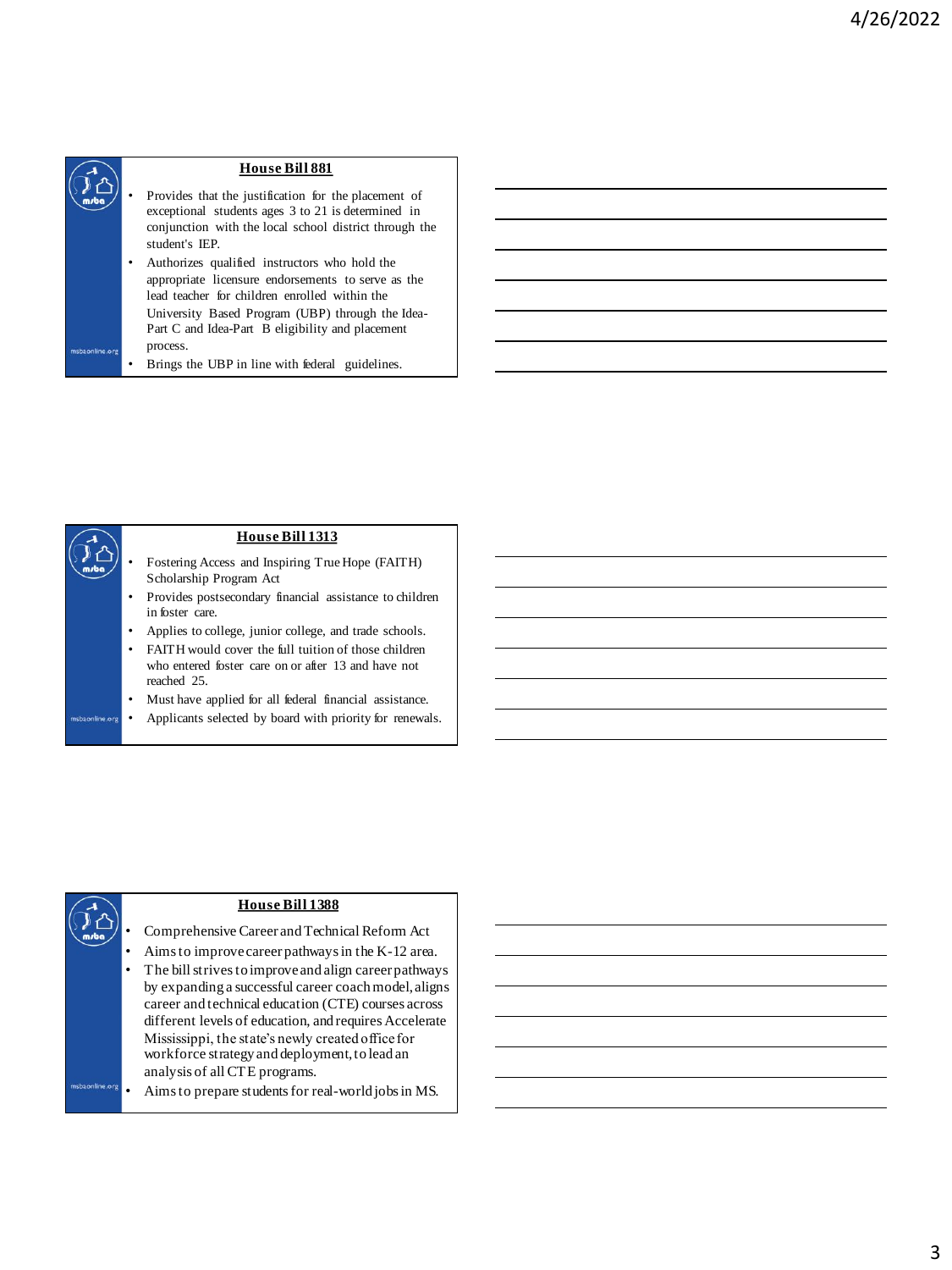

- Requires the Office of Workforce Development to pilot a career coaching program to support middle and high schools as students are exposed, prepared and connected to career avenues within and beyond the classroom setting.
- Through strong partnerships with business leaders, and school districts, the career coaches will target the alignment of students' strengths with intentional academic and work-based learning in pursuit of meaningful professional employment.

### **House Bill 1416**

- Student Protected Equal Access Rights Act
- Allows students in public schools to organize political groups or clubs to the same extent that students are allowed to organize other activities and groups.
- Partisan and nonpartisan groups must be given the same access to school facilities as other groups.
- Public schools cannot deny equal access or discriminate against any student or political club on the basis of the political content of the club.

- Provides appropriation for the purpose of K-12 funding and other related educational activities for 2023.
- The General Education Budget is \$2,355,322,277
- Major increases in the budget this year were to account for the teacher pay raise and Educational Facilities Revolving Loan Fund.
- Other increases provided for Early Learning Collaboratives, ACT Workkeys, and teacher supply cards.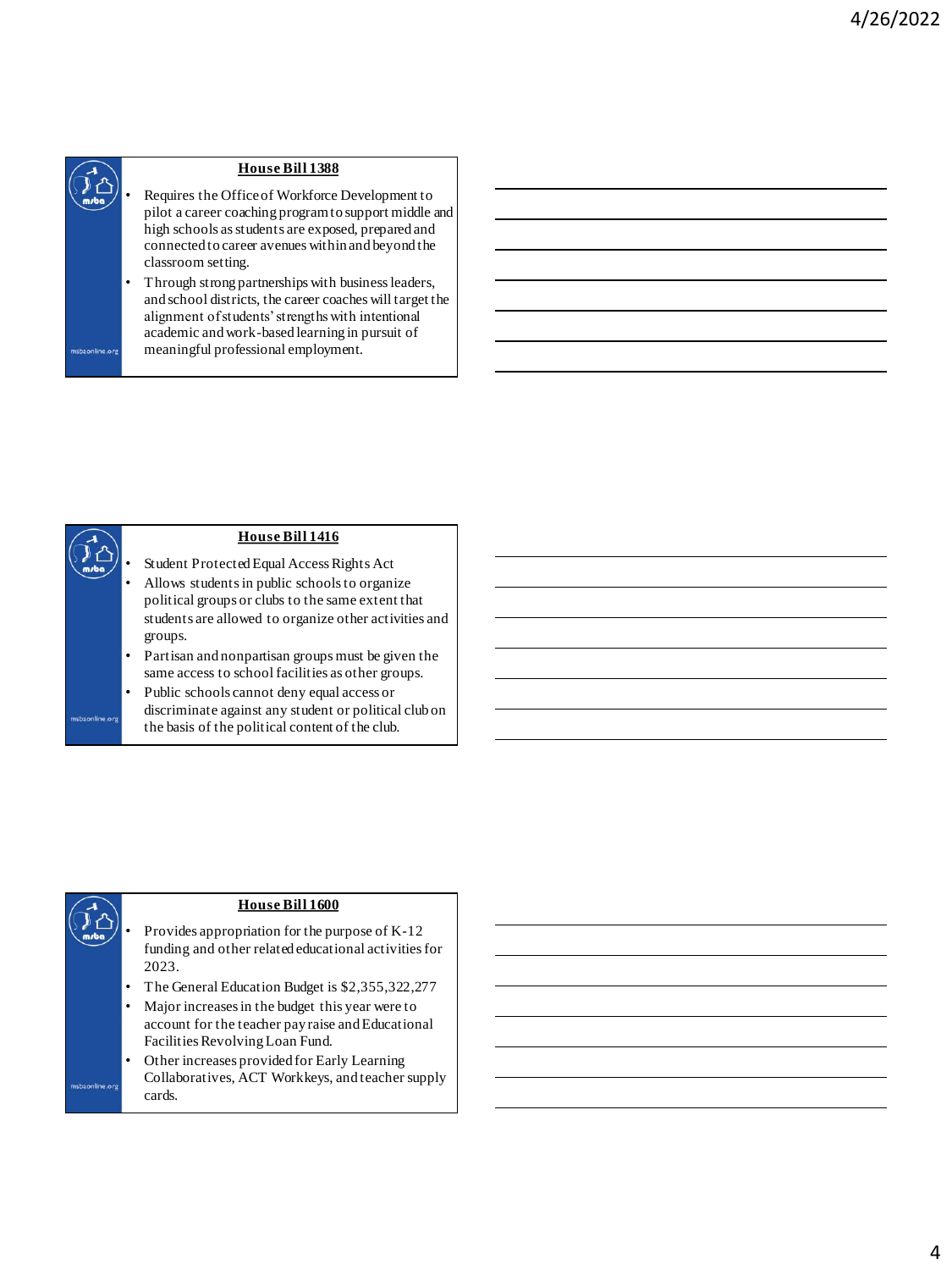

- Critical Race Theory
- The bill states that no school district or public school shall direct or otherwise compel students to affirm that any sex, race, ethnicity, religion or national origin is inherently superior or inferior or that individuals should be adversely treated on the basis of their sex, race, ethnicity, religion or national origin.
- The bill also states that no funds shall be expended by MDE to a district who violates this law.

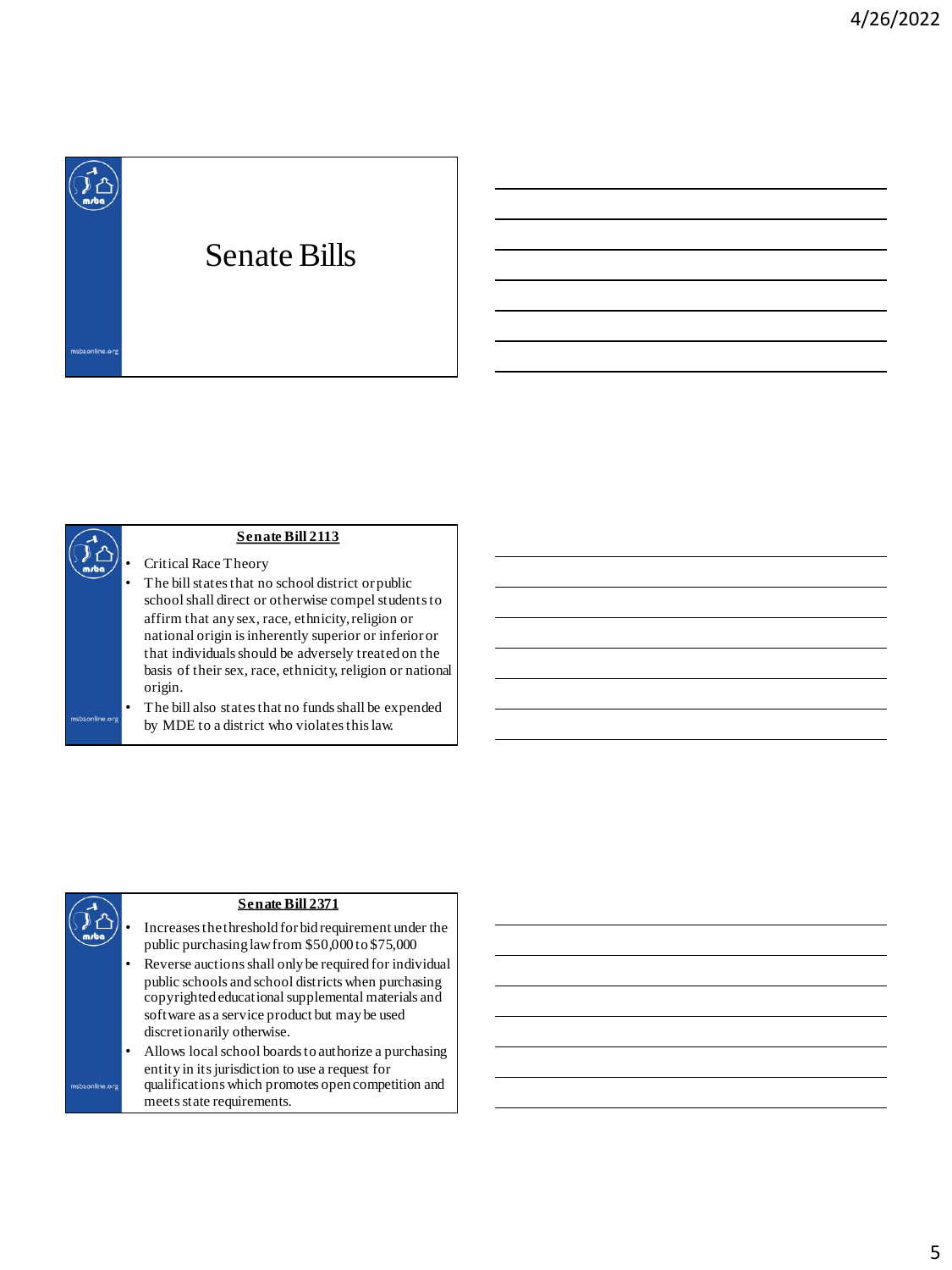

- Teacher Procurement Cards
- All teachers shall receive procurement cards before August 1 of each year in order to be able to purchase supplies.
- The cards shall not expire before April 1 of each year.
- Bill allows for the use of electronic cards.
- This will allow teachers to get the cards earlier while being able to use them longer.





# 6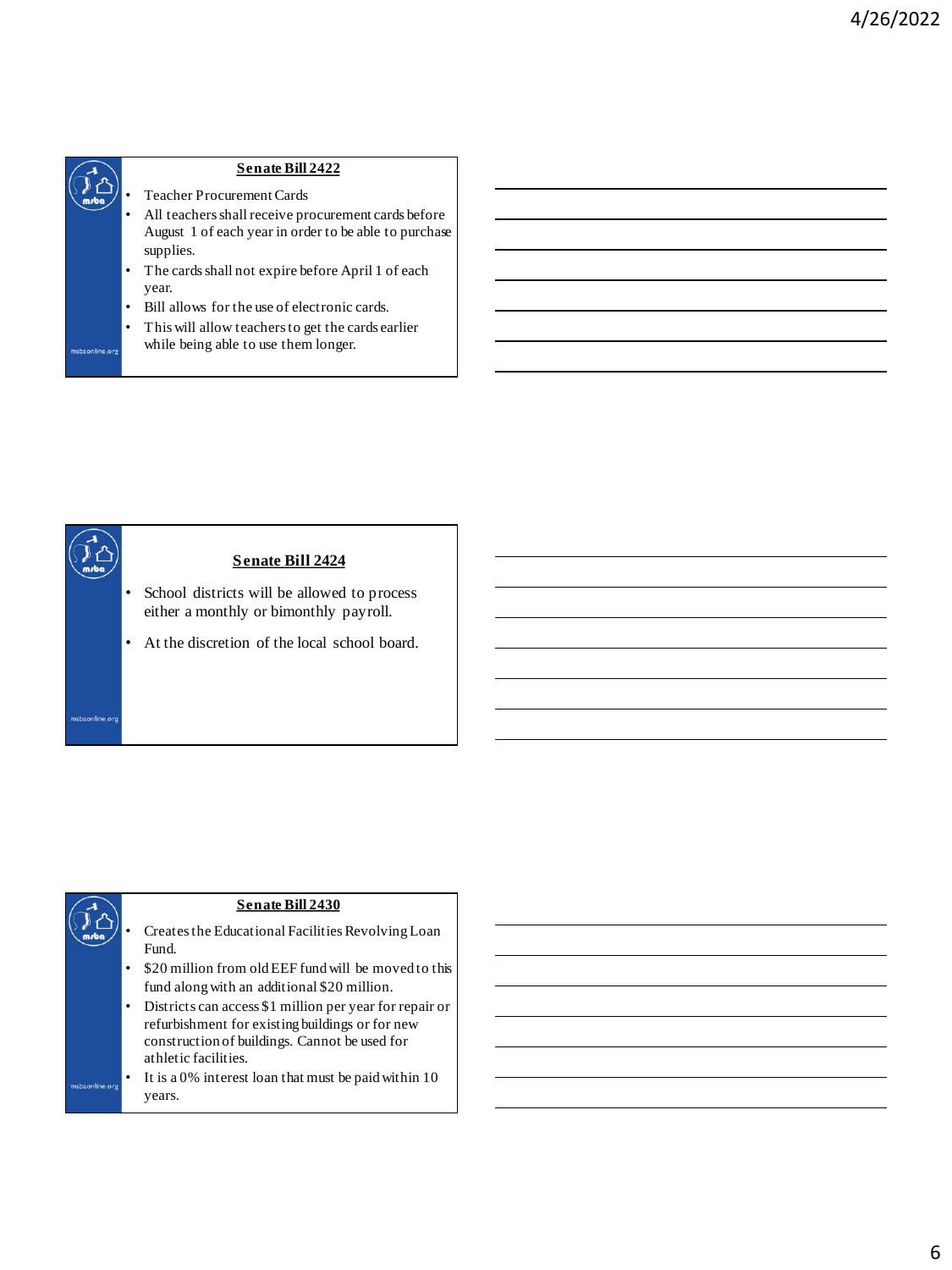

- If not paid within 10 years, MDE can take appropriate measures including the claw back of MAEP money.
- Emergency or critical needs will take first priority of those who are given loans.



- Procedure for the purchase of textbooks.
- The current law requires textbook companies to have a depository in the state.
- Some state depositories no longer exist in the state.
- The bill removes the requirement that textbook vendors must have a depository in the state and allows for regional depository.

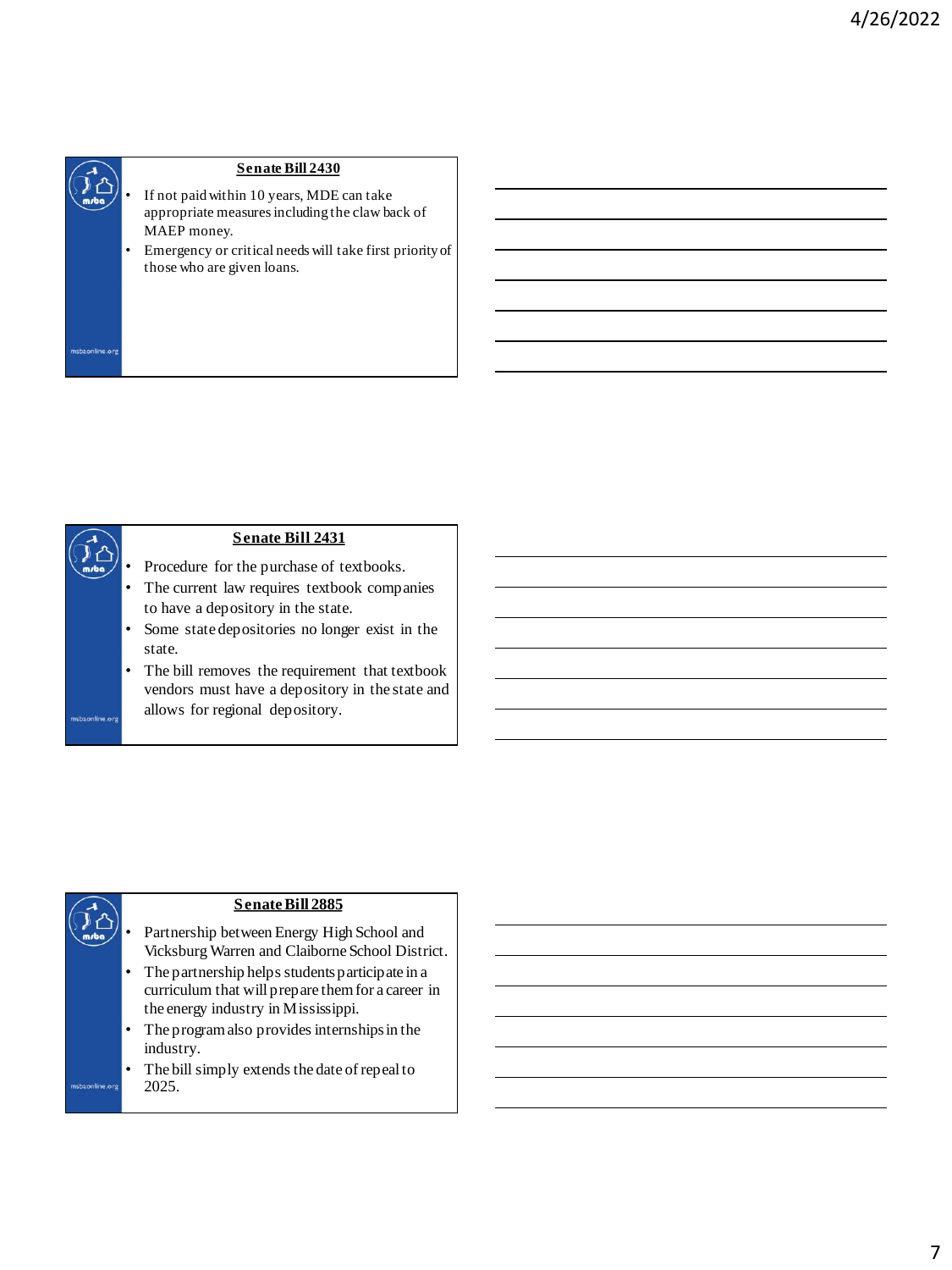- School boards may purchase, own, and operate electric buses in addition to gasoline powered buses.
- DOES NOT provide appropriation for those buses.
- The bill simply gives school districts the option to purchase electric buses.





- The first bill signed into law this year by the Governor.
- Mississippi's statewide population decreased by about 6,000 people since 2010.
- Most of the state's population loss was from Congressional District 2.
- District 1 had an increase of 2.2%. District 2 had a decrease of 9.08%. District 3 had an increase of 1.24%. District 4 had an increase of 4.82%.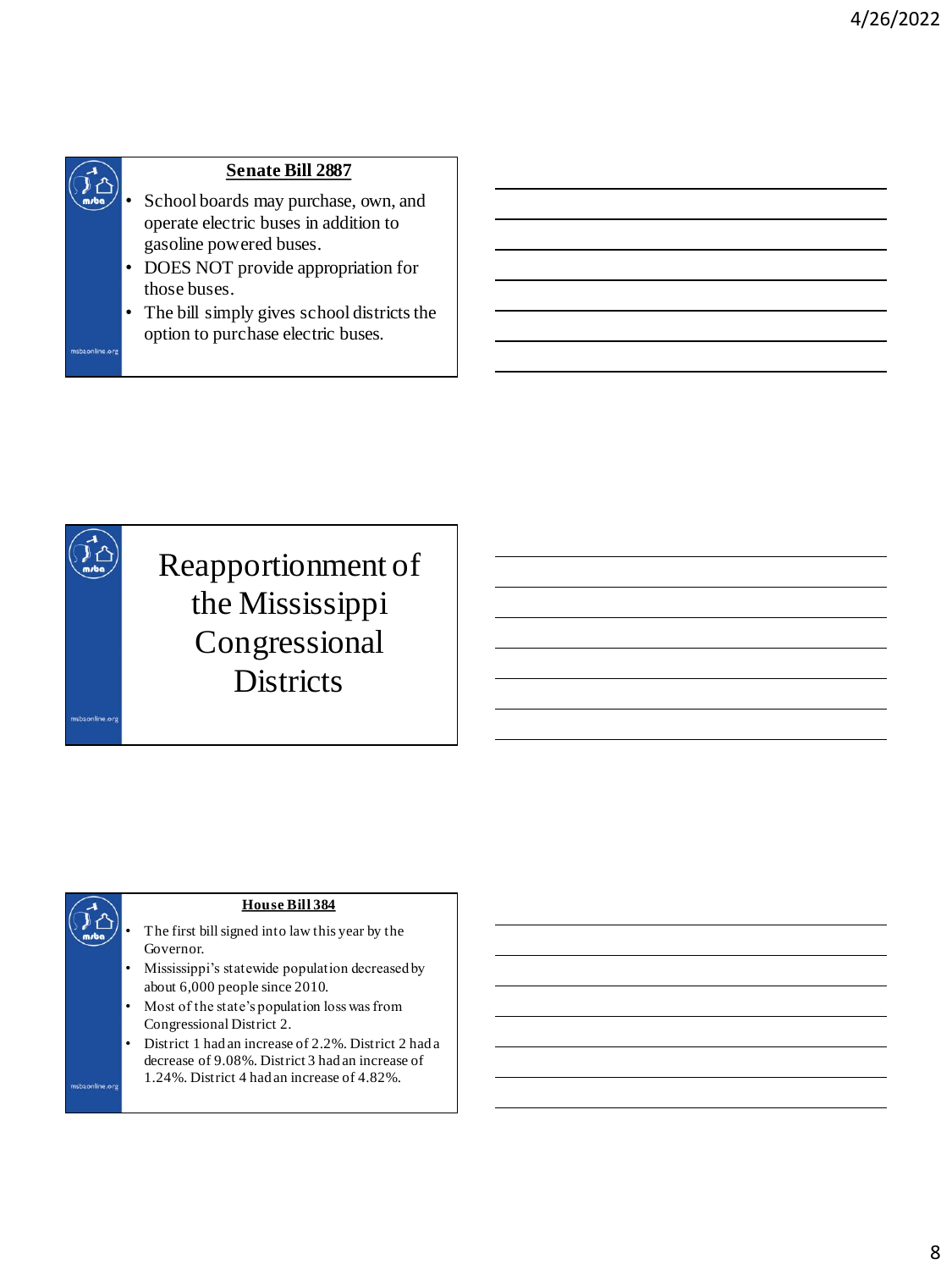

• Winston County moved from District 1 to District 3



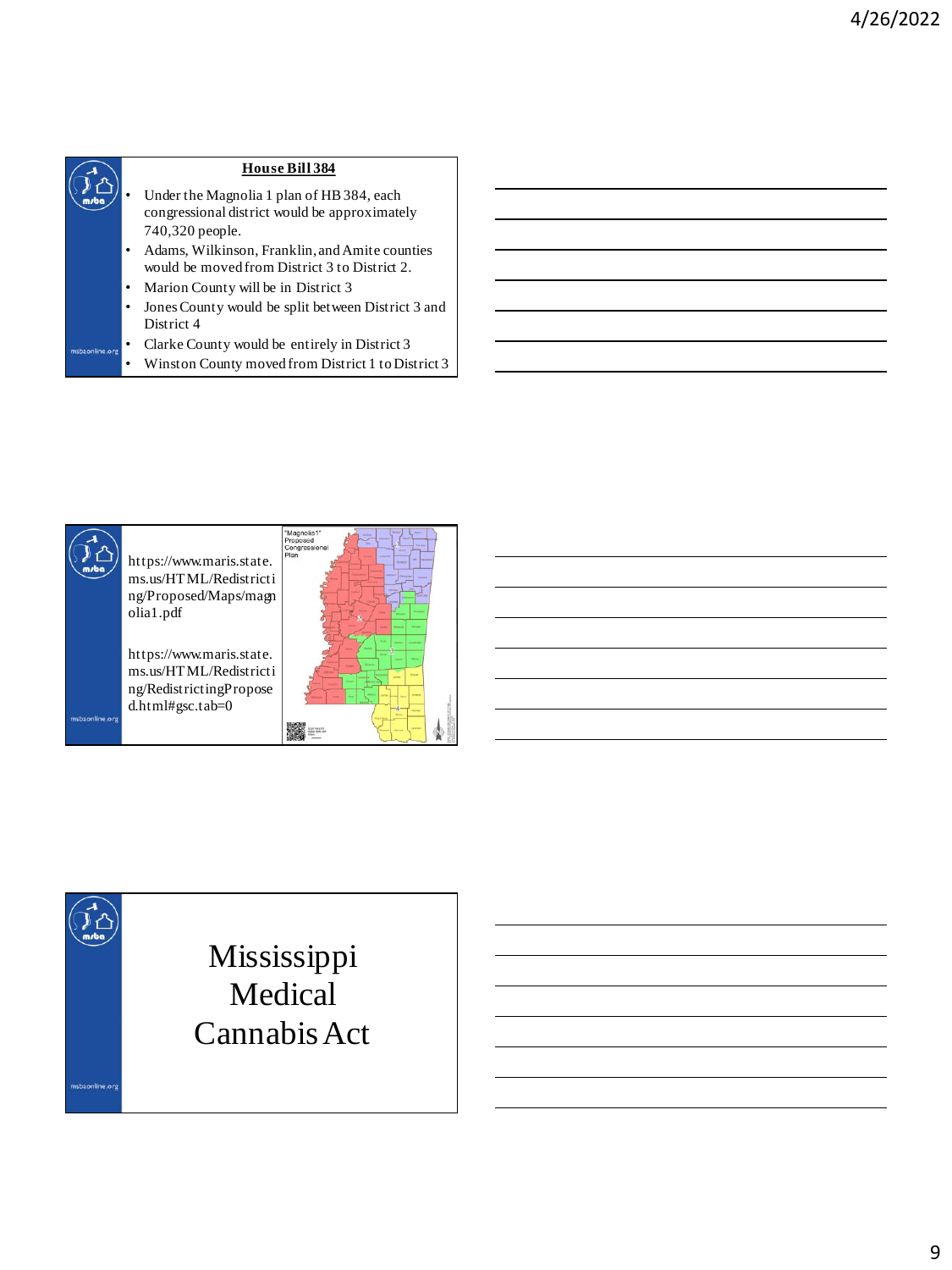- Legalizes medical cannabis in Mississippi for a variety of debilitating diseases.
- Must be a cardholder to use and should be available by end of 2022.
- Cannabis establishments cannot be located within 1000 feet of a school.
- Does not protect employment for medical cannabis users.
- Employers can still have drug test policies prohibiting testing positive for marijuana.

- Can fire an individual for a positive test.
- The language in the bill does not prohibit an employer from refusing to hire or fire an individual who uses medical cannabis.
- Employers are not required to modify any job or working conditions of any employee who engages in the use of medical cannabis.
- Schools do not have to make special allowances for individuals to use medical cannabis.

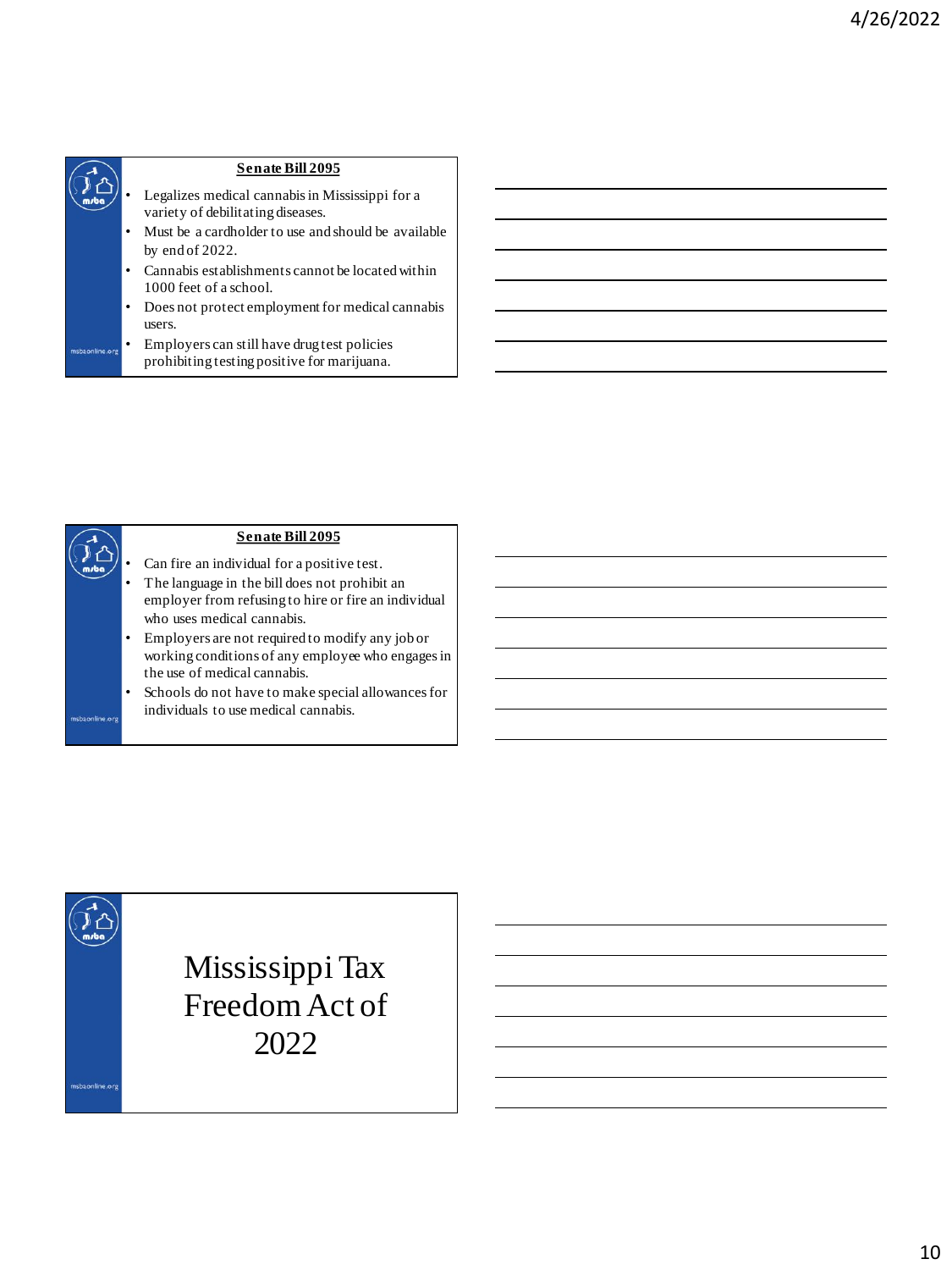

- Mississippi Tax Cut Bill
- The legislature attempted a tax cut bill last year, but could never come to an agreement.
- This bill changed multiple times over the course of the session.
- The 4% tax bracket will be eliminated starting in 2023.
- The 5% tax bracket will be cut by fractions of a percent until it reaches 4% by 2026



## **House Bill 531**

- Mississippi will have the fifth-lowest marginal tax rate for states that have income tax.
- The plan will remove \$525 million from the General Fund by 2026.
- Though proposed, adjustments such as cutting car tags in half, the temporary suspension of the gasoline tax, and the reduction of the grocery tax did not make it into the final version.

Policy Changes Due to 2022 Legislative Session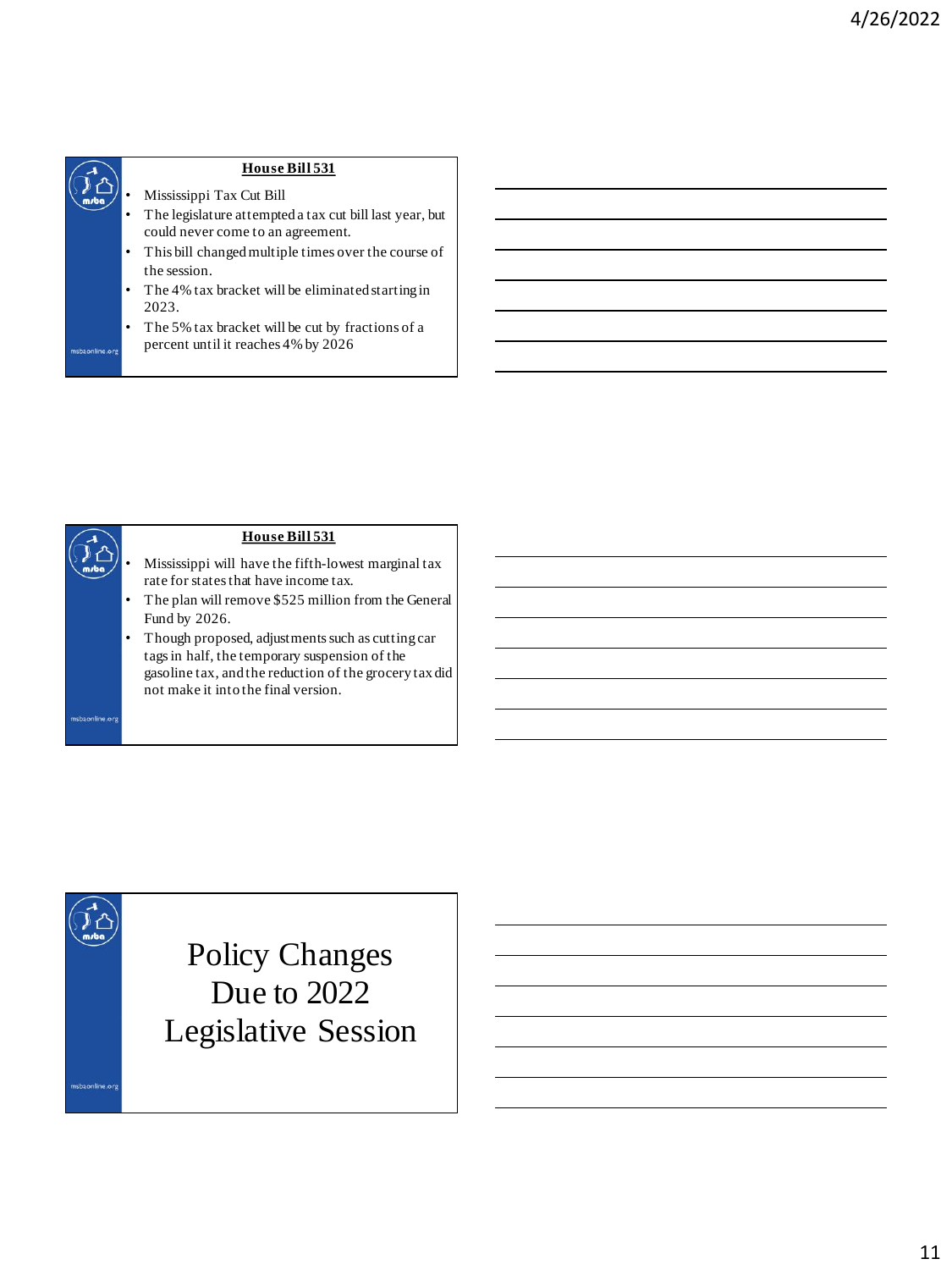

- This was the teacher pay raise bill which institutes the new pay raise for teachers and teacher assistants.
- Due to this pay raise, a new teacher salary scale was released.
- We updated the " Teacher Salary Scale" attachment under the Exhibits tab at the bottom of the policy in order to reflect the new amounts.
- Policy impacted:
	- **1. GBA-E – Teacher Salary Scale**

|  |                |   | <b>House Bill 1388</b>                                                                                                                                                             |  |
|--|----------------|---|------------------------------------------------------------------------------------------------------------------------------------------------------------------------------------|--|
|  |                |   | Added language stating that all licenses and<br>certifications of teachers and administrators shall be<br>renewed by MDE within 21 days from the date of<br>completed application. |  |
|  |                | ٠ | Policies impacted include:                                                                                                                                                         |  |
|  |                |   | 1. CI-Administrative Personnel Intern<br>Program                                                                                                                                   |  |
|  | msbaonline.org |   | 2. CK – Administrative Personnel Professional<br><b>Development</b>                                                                                                                |  |
|  |                |   |                                                                                                                                                                                    |  |



- Added language stating that notice will be provided to all incoming middle and high school students of the career and technical pathways offered by the district and what has to be included in that notice.
- Also added language that students in the program will be allowed to participate in dual enrollment, business internships, or work-study programs.

**1. IN – Vocational/Career Technical Education**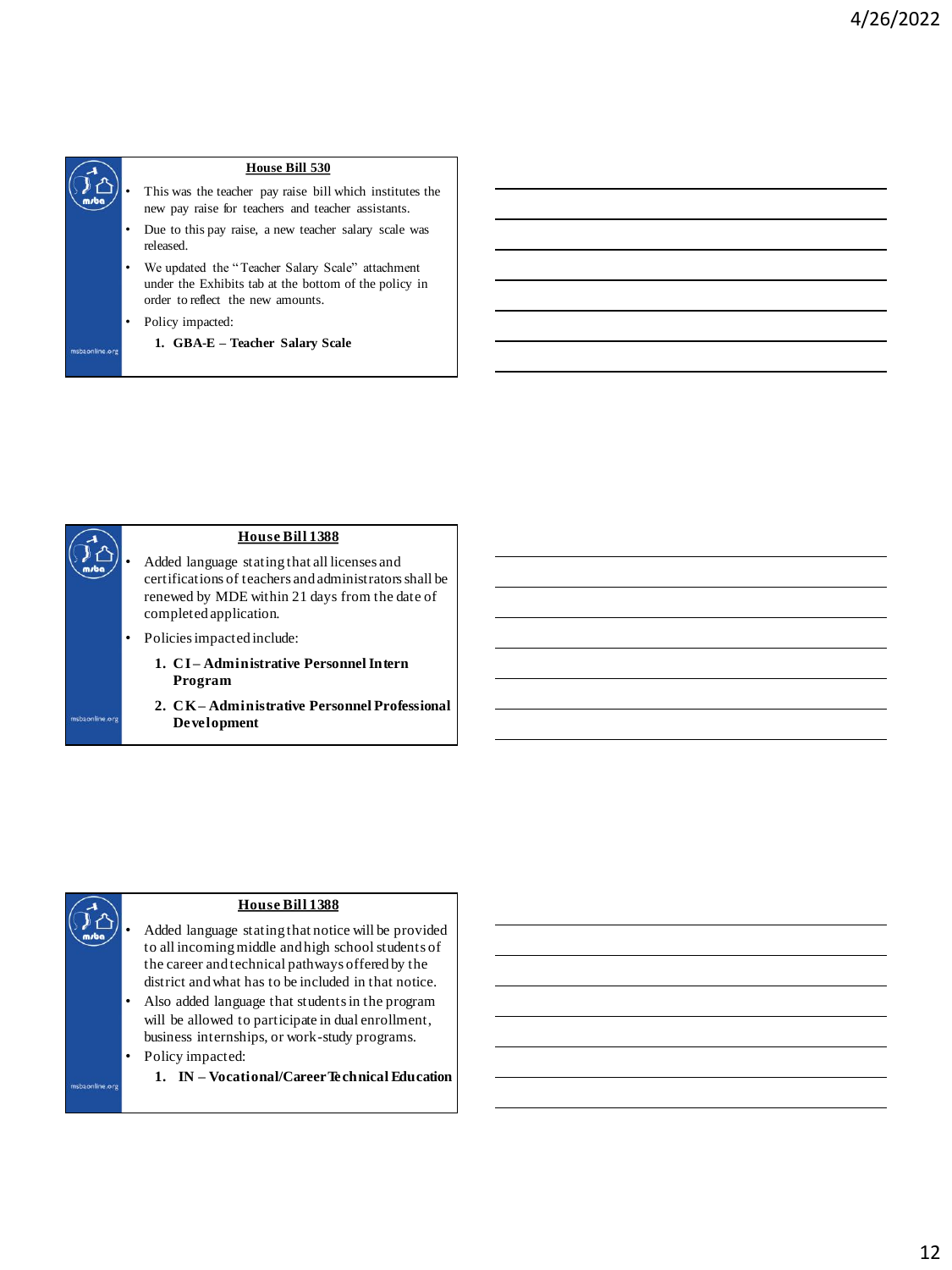

- Added information from the Mississippi Medical Cannabis Act stating that districts do not have to allow the use or possession of medical marijuana on their campuses.
- Also added that the district may take adverse employment actions against an individual who uses medical marijuana.
	- Policy impacted:
	- **1. GBRL – Drug Free Schools and Workplace**

## **Senate Bill 2095**

- Added information from the Mississippi Medical Cannabis Act stating that the district is not precluded from taking adverse employment actions against and individual that tests for any kind of marijuana.
- Also stated that the district is not precluded from having a drug testing policy under this bill and that individuals are not allowed to use or possess medical marijuana on school district property.
	- Policy impacted:
		- **1. GBRM-2 – Drug and Alcohol Testing Policy**



**1. JCDAC – Drugs and Alcohol (Possession or Reasonable Suspicion)**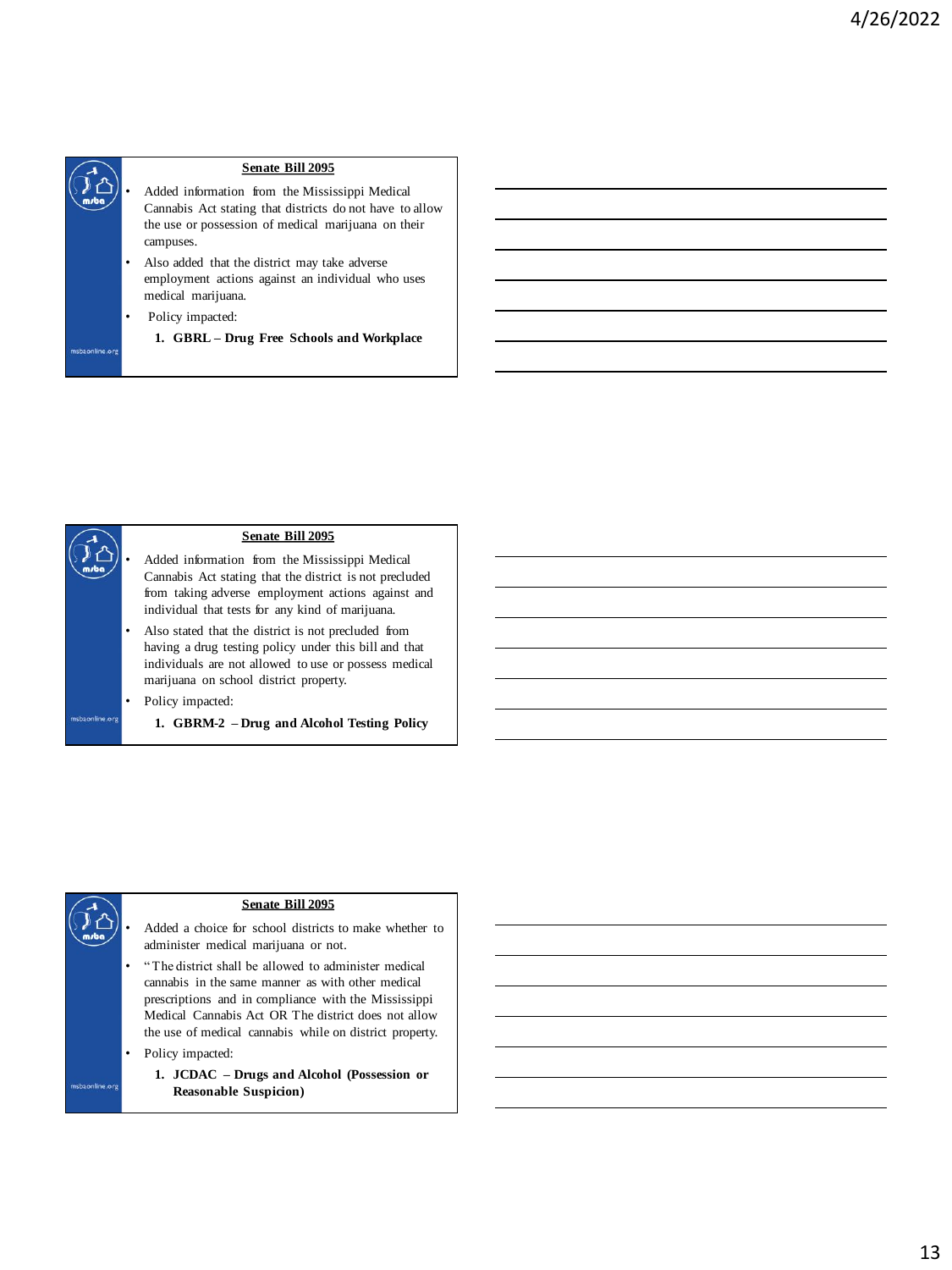

- Added language stating that procurement cards must be issued to teachers no later than August 1 of each year and that those cards will not expire before April 1 of each year.
- Language was also added to allow for digital versions of the cards, revised definition of who can receive the cards, and that funds cannot be used for administrative purposes and must be in compliance with state law.
- Policy impacted:
	- **1. DJEAB – Purchasing Procedures – Education Enhancement Funds**